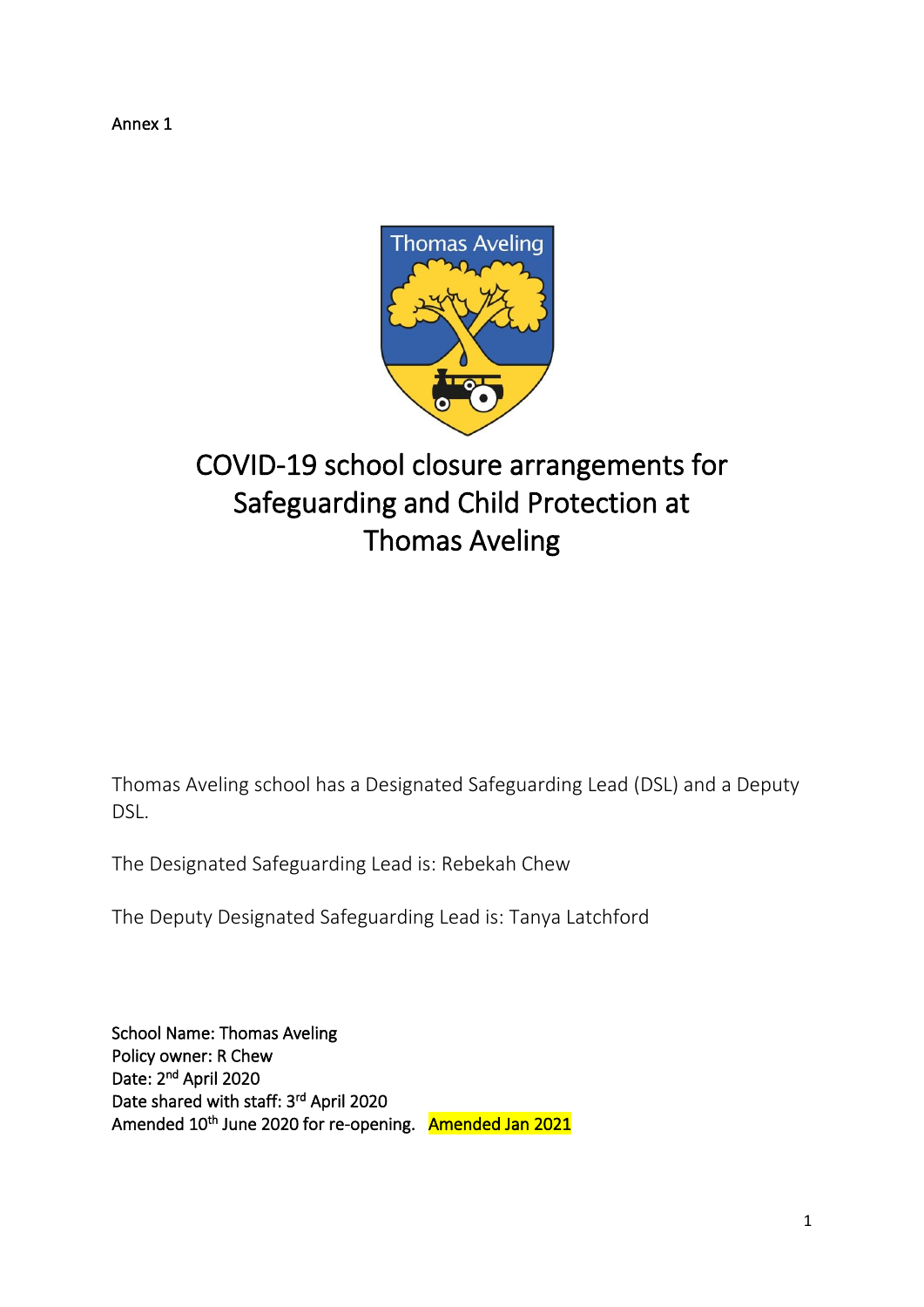#### 1. Context

- From 4<sup>th</sup> January 2021 parents were asked to keep their children at home, wherever possible, and for schools to remain open only for those children of workers critical to the COVID-19 response - who absolutely need to attend.
- Schools and all childcare providers were asked to provide care for a limited number of children - children who are vulnerable, and children whose parents are critical to the COVID-19 response and cannot be safely cared for at home.
- This addendum of the Thomas Aveling Safeguarding, and Child Protection policy contains details of our individual safeguarding arrangements in the following areas:

| 2.                                                       |  |
|----------------------------------------------------------|--|
| 3.                                                       |  |
| 4.                                                       |  |
|                                                          |  |
| 6. Allegations against Members of Staff and Volunteers 6 |  |
|                                                          |  |
|                                                          |  |
|                                                          |  |
|                                                          |  |
|                                                          |  |
|                                                          |  |
|                                                          |  |
|                                                          |  |
| 16. COVID-19 school closure - Safeguarding Support  12   |  |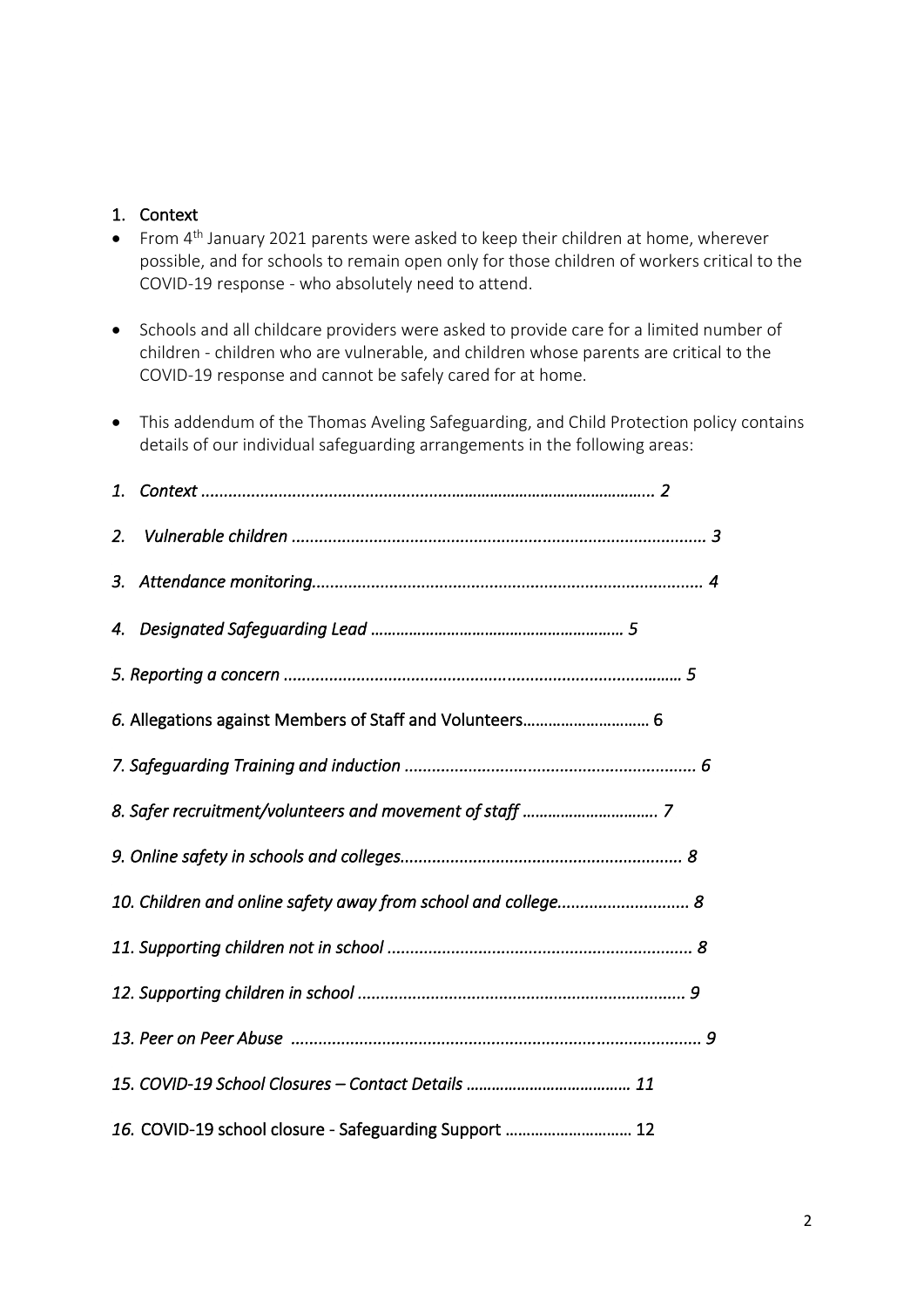## Key contacts

| Role                                         | Name                | Email                                                 |
|----------------------------------------------|---------------------|-------------------------------------------------------|
| Designated<br>Safeguarding<br>Lead           | <b>Rebekah Chew</b> | rchew@thomasaveling.co.uk                             |
| Deputy<br>Designated<br>Safeguarding<br>Lead | Tanya Latchford     | tlatchford@thomasaveling.co.uk                        |
| Headteacher                                  | Paul Jackson        | pjackson@thomasaveling.co.uk                          |
| Safeguarding governor                        | <b>Wendy Nye</b>    | Please contact Paul or Rebekah for<br>contact details |
| Chair of<br>Governors                        | Darren Small        | Please contact Paul or Rebekah for<br>contact details |

[safegaurdingconcerns@thomasaveling.co.uk](mailto:safegaurdingconcerns@thomasaveling.co.uk) 

# 2. Vulnerable children

Vulnerable children include those who have a social worker and those children and young people up to the age of 25 with education, health and care (EHC) plans.

Those who have a social worker include children who have a Child Protection Plan and those who are looked after by the Local Authority. A child may also be deemed to be vulnerable if they have been assessed as being in need or otherwise meet the definition in section 17 of the Children Act 1989.

Those with an EHC plan will be risk-assessed in consultation with the Local Authority and parents, to decide whether they need to continue to be offered a school or college place in order to meet their needs, or whether they can safely have their needs met at home. This could include, if necessary, carers, therapists or clinicians visiting the home to provide any essential services. Many children and young people with EHC plans can safely remain at home.

Eligibility for free school meals in and of itself should not be the determining factor in assessing vulnerability.

Senior leaders and Children's Team/House Team, especially the Designated Safeguarding Lead (and deputy) know who our most vulnerable children are. They have the flexibility to offer a place to those on the edge of receiving children's social care support.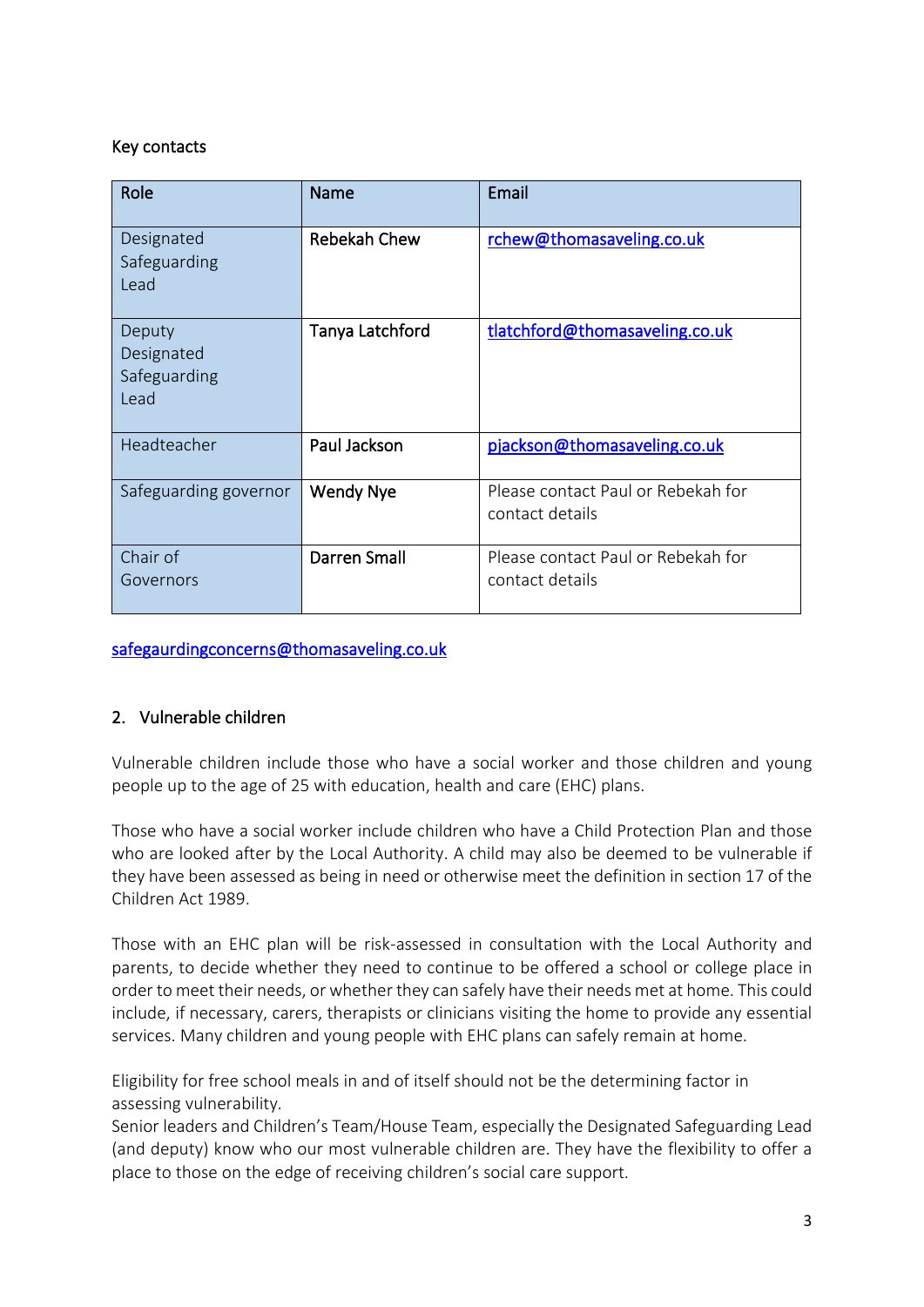Thomas Avelingwill continue to work with and support children's social workers to help protect vulnerable children. This includes working with and supporting children's social workers and the local authority virtual school head (VSH) for looked-after and previously looked-after children. The lead person for this will be: Suzie Williams

There is an expectation that vulnerable children who have a social worker will attend an education setting, so long as they do not have underlying health conditions that put them at risk. In circumstances where a parent does not want to bring their child to an education setting, and their child is considered vulnerable, the social worker and Thomas Aveling will explore the reasons for this directly with the parent.

Where parents are concerned about the risk of the child contracting COVID19, Thomas Aveling or the social worker will talk through these anxieties with the parent/carer following the advice set out by Public Health England.

Thomas Aveling will encourage our vulnerable children and young people to attend a school, including remotely if needed.

## 3. Attendance monitoring

Local authorities and education settings do not need to complete their usual day-today attendance processes to follow up on non-attendance.

Thomas Aveling and social workers will agree with parents/carers whether children in need should be attending school – Thomas Aveling will then follow up on any pupil that they were expecting to attend, who does not. Thomas Aveling (Children's Team) will also follow up with any parent or carer who has arranged care for their child (ren) and the child(ren) subsequently do not attend.

Attendance is monitored on SIMS for those who are learning from home and in school attendance is shared via TEAMS with the attendance officer.

For local area contacts a list of vulnerable pupils is sent to [schoolslist.covid19@medway.gov.uk](mailto:schoolslist.covid19@medway.gov.uk)

To support the above, Thomas Aveling will, when communicating with parents/carers and carers, confirm emergency contact numbers are correct and ask for any additional emergency contact numbers where they are available.

In all circumstances where a vulnerable child does not take up their place at school, or discontinues, Thomas Aveling will notify their social worker.

# 4. Designated Safeguarding Lead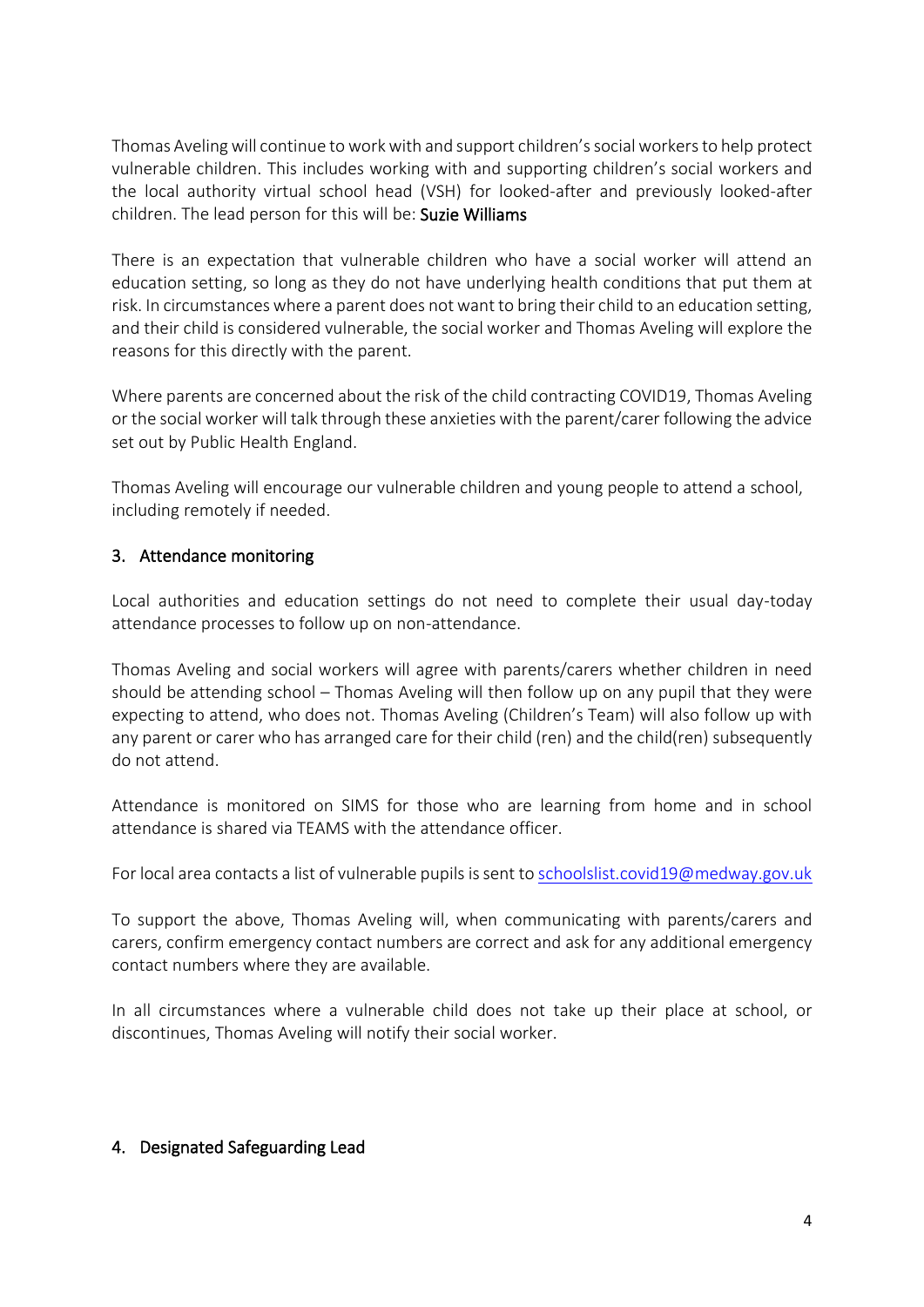Thomas Aveling has a Designated Safeguarding Lead (DSL) and a Deputy DSL.

The Designated Safeguarding Lead is: Rebekah Chew

The Deputy Designated Safeguarding Lead is: Tanya Latchford

The optimal scenario is to have a trained DSL (or deputy) available on site. Where this is not the case a trained DSL (or deputy) will be available to be contacted via phone or online video for example when working from home.

Where a trained DSL (or deputy) is not on site, in addition to the above, a senior leader will assume responsibility for co-ordinating safeguarding on site.

This might include updating and managing access to child protection online management system, (CPOMS) and liaising with the offsite DSL (or deputy) and as required liaising with children's social workers where they require access to children in need and/or to carry out statutory assessments at the school or college.

It is important that all Thomas Aveling staff and volunteers have access to a trained DSL (or deputy). On each day staff on site will be made aware of that person is and how to speak to them.

The DSL will continue to engage with social workers, and attend all multi-agency meetings, which can be done remotely.

# 5. Reporting a concern

Where staff have a concern about a child, they should continue to follow the process outlined in the school Safeguarding Policy, this includes making a report via CPOMS, which can be done remotely

<https://thomasaveling.cpoms.net/auth/identity?origin=https://thomasaveling.cpoms.net/>

In the unlikely event that a member of staff cannot access from home, they should email the Designated Safeguarding Lead and the Child Protection Team. This will ensure that the concern is received.

Staff are reminded of the need to report any concern immediately and without delay.

Where staff are concerned about an adult working with children in the school, they should use CPOMS or e mail to report the concern to the headteacher/DSL. If there is a requirement to make a notification to the headteacher/DSL whilst away from school, this should be done verbally and followed up with an email to the headteacher/DSL.

If a child is at risk of imminent danger or harm concerns will need to be referred by telephone to First Response 01634 334466 and/or the police. If it is an emergency the police need to be called on 999.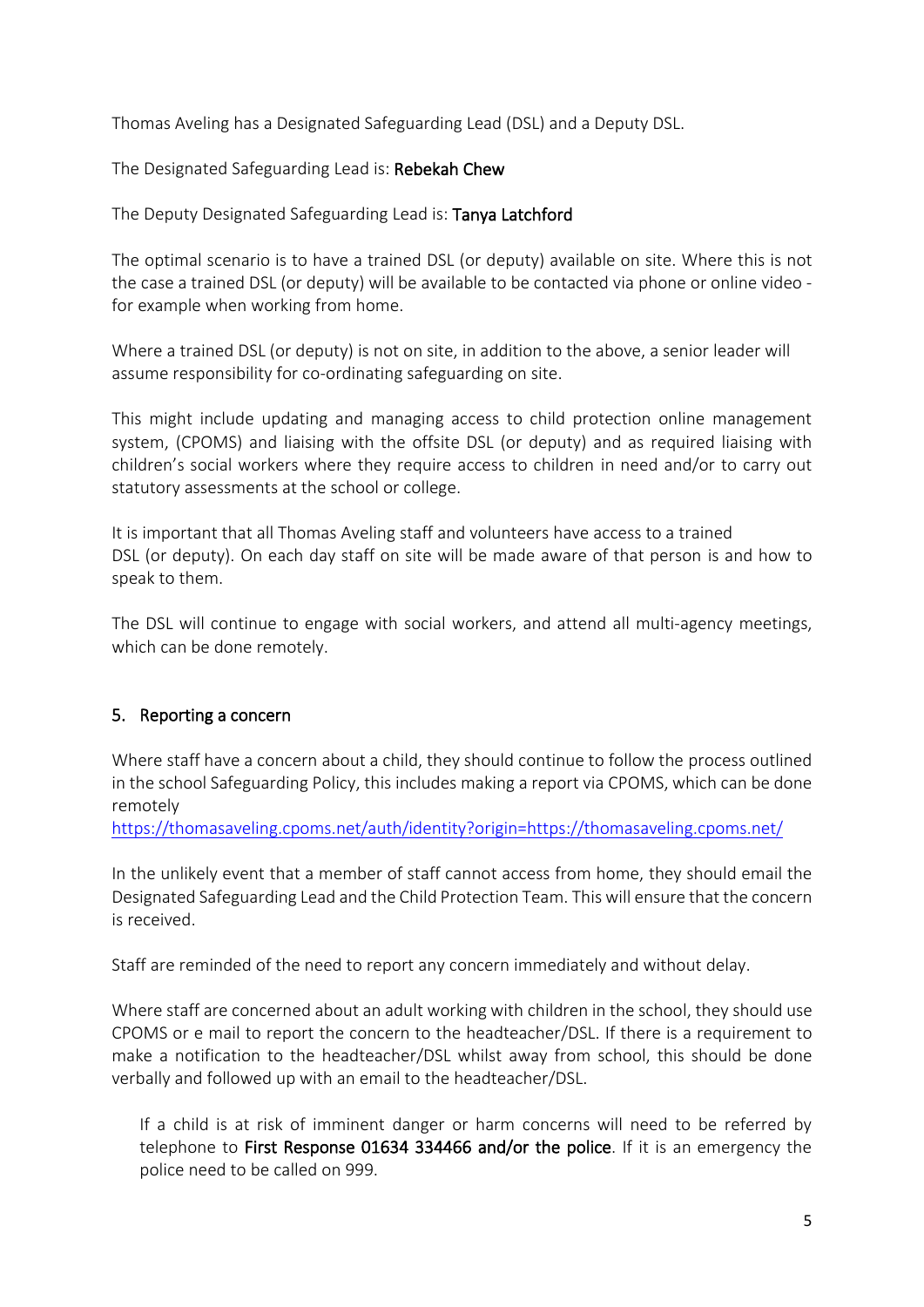If there are child protection concerns the role of the school is NOT to investigate but to recognise and refer.

Less urgent concerns or requests for support will be referred to Children's social care and Early Help via the Medway online form

[https://www.medway.gov.uk/info/200170/children\\_and\\_families/600/concerned\\_about](https://www.medway.gov.uk/info/200170/children_and_families/600/concerned_about_a_child_safeguarding_and_early_help) a child safeguarding and early help

# 6. Allegations Against Members of Staff and Volunteers

All staff and volunteers should feel able to raise concerns about poor or unsafe practice and such concerns will always be taken seriously by the senior leadership team.

If staff have safeguarding concerns, or an allegation is made about another member of staff (including volunteers) posing a risk of harm to children, then:

- Allegations should be referred immediately to the Head Teacher or deputy in their absence who will first contact the Local Authority Designated Officer (LADO) to agree further action to be taken in respect of the child and staff member. Please refer to the Medway [LADO Leaflet](https://www.medwayscp.org.uk/mscb/downloads/file/15/local-authority-designated-officer-leaflet) if you need further information.
- In the event of allegations of abuse being made against the Headteacher then staff are advised that allegations should be reported to the Chair of Governors Darren Small who will contact the LADO in the first instance.
- Any member of staff or volunteer who does not feel confident to raise their concerns with the Headteacher or Chair of Governors should contact the LADO directly on 01634 331065.

# 7. Safeguarding Training and induction

DSL training is very unlikely to take place whilst there remains a threat of the COVID 19 virus.

For the period COVID-19 measures are in place, a DSL (or deputy) who has been trained will continue to be classed as a trained DSL (or deputy) even if they miss their refresher training.

All existing school staff have had safeguarding training and have read part 1 of Keeping Children Safe in Education (2020). The DSL should communicate with staff any new local arrangements, so they know what to do if they are worried about a child.

Where new staff are recruited, or new volunteers enter Thomas Aveling they will continue to be provided with a safeguarding induction.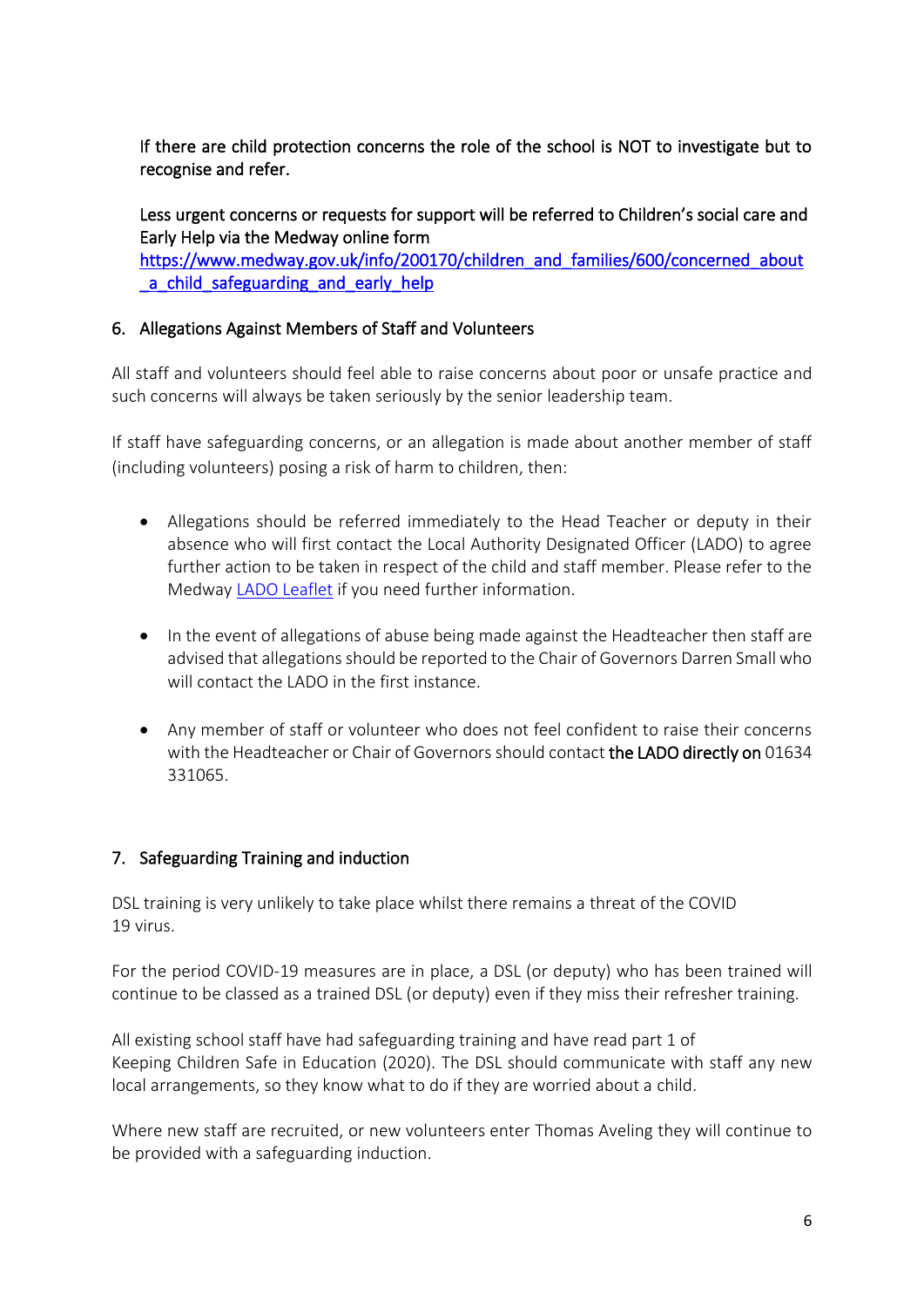If staff are deployed from another education or children's workforce setting to our school, we will take into account the DfE supplementary guidance on safeguarding children during the COVID-19 pandemic and will accept portability as long as the current employer confirms in writing that:-

- the individual has been subject to an enhanced DBS and children's barred list check
- there are no known concerns about the individual's suitability to work with children
- there is no ongoing disciplinary investigation relating to that individual

For movement within the Trust, schools should seek assurance from the Multi-Academy Trust (MAT) HR Manager that the member of staff has received appropriate safeguarding training.

# 8. Safer recruitment/volunteers and movement of staff

It remains essential that people who are unsuitable are not allowed to enter the children's workforce or gain access to children. When recruiting new staff, Thomas Aveling will continue to follow the relevant safer recruitment processes for their setting, including, as appropriate, relevant sections in part 3 of Keeping Children Safe in Education (2019) (KCSIE).

In response to COVID-19, the Disclosure and Barring Service (DBS) has made changes to its guidance on standard and enhanced DBS ID checking to minimise the need for face-to-face contact.

Where Thomas Aveling are utilising volunteers, we will continue to follow the checking and risk assessment process as set out in paragraphs 167 to 172 of KCSIE. Under no circumstances will a volunteer who has not been checked be left unsupervised or allowed to work in regulated activity.

Thomas Aveling will continue to follow the legal duty to refer to the DBS anyone who has harmed or poses a risk of harm to a child or vulnerable adult. Full details can be found at paragraph 163 of KCSIE.

Thomas Aveling will continue to consider and make referrals to the Teaching Regulation Agency (TRA) as per paragraph 166 of KCSIE and the TRA's 'Teacher misconduct advice for making a referral.

During the COVID-19 period all referrals should be made by emailing Misconduct.Teacher@education.gov.uk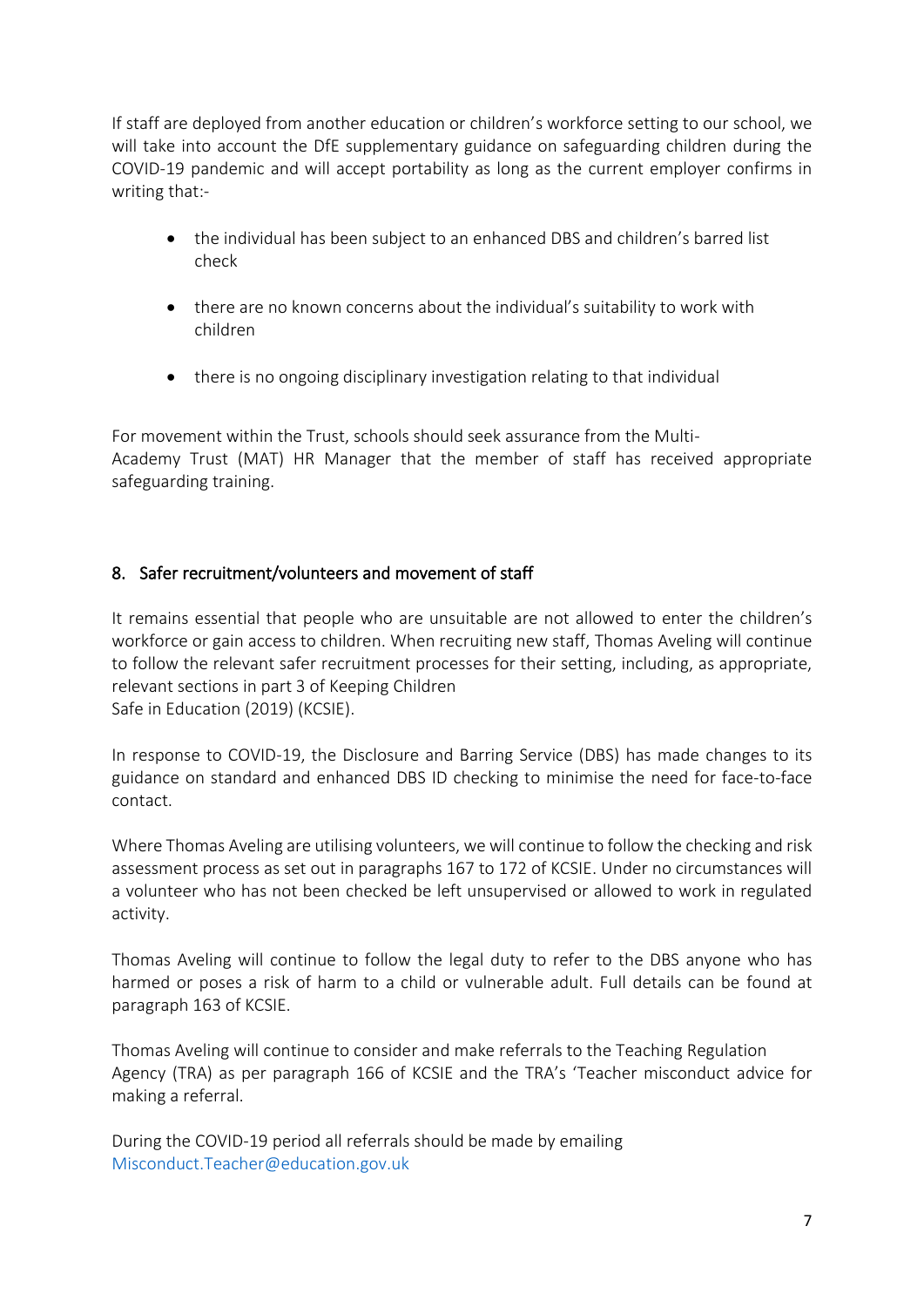Whilst acknowledging the challenge of the current National emergency, it is essential from a safeguarding perspective that any school is aware, on any given day, which staff/volunteers will be in the school or college, and that appropriate checks have been carried out, especially for anyone engaging in regulated activity. As such, Thomas Aveling will continue to keep the single central record (SCR) up to date as outlined in paragraphs 148 to 156 in KCSIE.

# 9. Online safety in schools and colleges

Thomas Aveling will continue to provide a safe environment, including online. This includes the use of an online filtering/firewall system.

Students who have borrowed laptops have Securas uploaded and any alerts go to the IT manager who in turns logs onto CPOMS.

Where students are using computers in school, appropriate supervision will be in place.

## 10. Children and online safety away from school and college

It is important that all staff who interact with children, including online, continue to look out for signs a child may be at risk. Any such concerns should be dealt with as per the Child Protection Policy and where appropriate referrals should still be made to children's social care and as required, the police.

Online teaching should follow the same principles as set out in the Thomas Aveling code of conduct (sent out by Stuart Gibson at the beginning of the year)

Thomas Aveling will ensure any use of online learning tools and systems is in line with privacy and data protection/GDPR requirements.

Below are some things to consider when delivering virtual lessons, especially where webcams are involved:

- No 1:1s unless this is for HI students with the HI team, groups only
- Staff and children must wear suitable clothing, as should anyone else in the household.
- Any computers used should be in appropriate areas, for example, not in bedrooms; and the background should be blurred.
- The live class should be recorded so that if any issues were to arise, the video can be reviewed.
- Live classes should be kept to a reasonable length of time, or the streaming may prevent the family 'getting on' with their day.
- Language must be professional and appropriate, including any family members in the background.
- Staff must only use platforms provided by Thomas Aveling to communicate with pupils

# 11. Supporting children not in school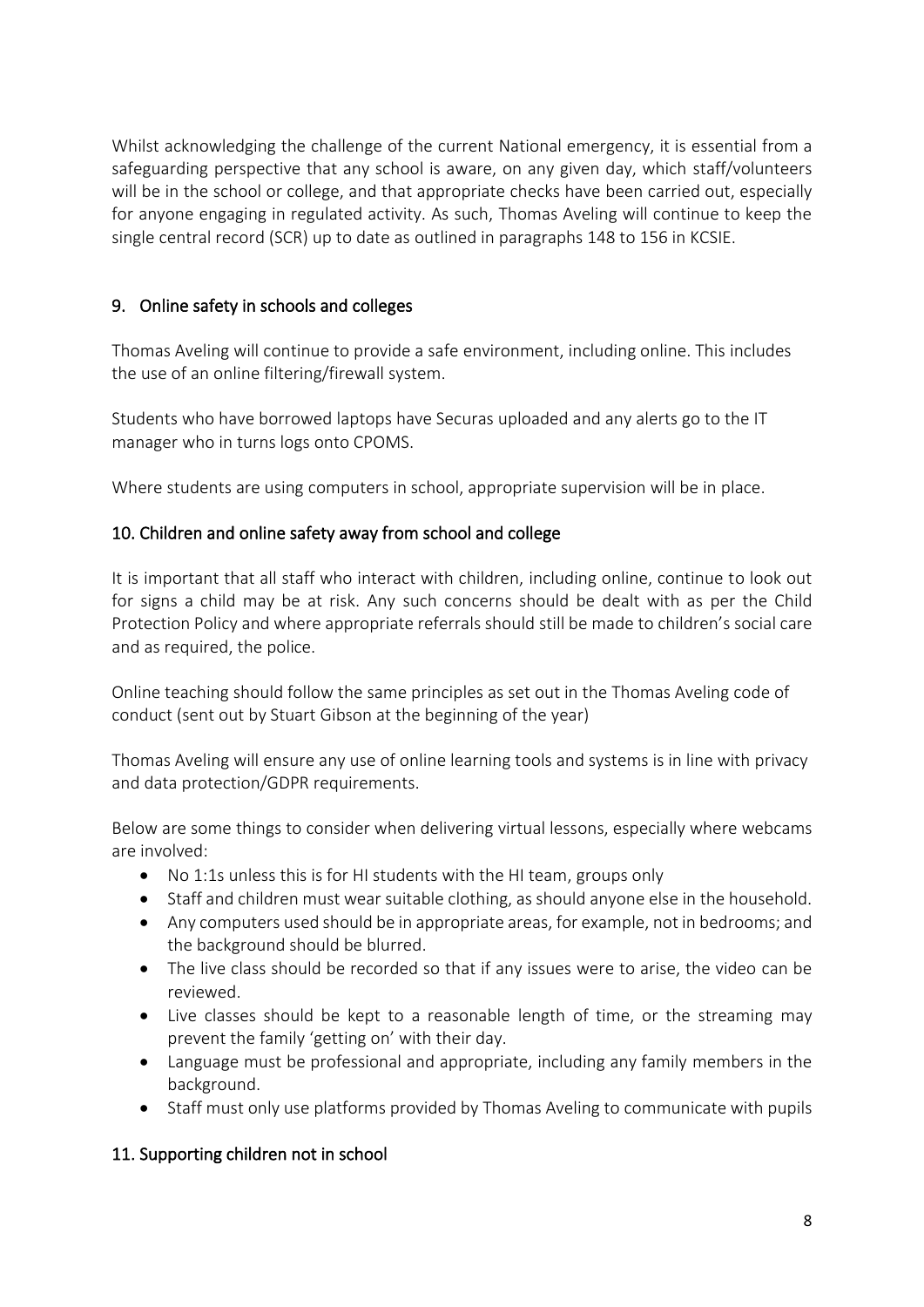Thomas Aveling is committed to ensuring the safety and wellbeing of all its Children and Young people.

Where the DSL has identified a child to be on the edge of social care support, or who would normally receive pastoral-type support in school, they should ensure that a robust communication plan is in place for that child or young person.

Details of this plan must be recorded on CPOMS and SIMS, as should a record of contact have made.

The communication plans can include; remote contact, phone contact, door-step visits. Other individualised contact methods should be considered and recorded.

Thomas Aveling and its DSL will work closely with all stakeholders to maximise the effectiveness of any communication plan.

This plan must be reviewed regularly (at least once a fortnight) and where concerns arise, the DSL will consider any referrals as appropriate.

The school will share safeguarding messages on its website and social media pages and via In Touch.

Thomas Aveling recognises that school is a protective factor for children and young people, and the current circumstances, can affect the mental health of pupils and their parents/carers. Teachers at Thomas Aveling need to be aware of this in setting expectations of pupils' work where they are at home.

Thomas Aveling will ensure that where we care for children of critical workers and vulnerable children on site, we ensure appropriate support is in place for them. This will be bespoke to each child and recorded on CPOMS and shared document on TEAMS.

House team and tutor support is also available and every child has a key worker allocated to contact home.

# 12. Supporting children in school

Thomas Aveling is committed to ensuring the safety and wellbeing of all its students.

Thomas Aveling will continue to be a safe space for all children to attend and flourish. The Headteacher will ensure that appropriate staff are on site and staff to pupil ratio numbers are appropriate, to maximise safety.

Thomas Aveling will refer to the Government guidance for education and childcare settings on how to implement social distancing and continue to follow the advice from Public Health England on handwashing and other measures to limit the risk ofspread of COVID19. The school has hand sanitisers in all classrooms and in reception. Pupils must "scrub" in and out of the building.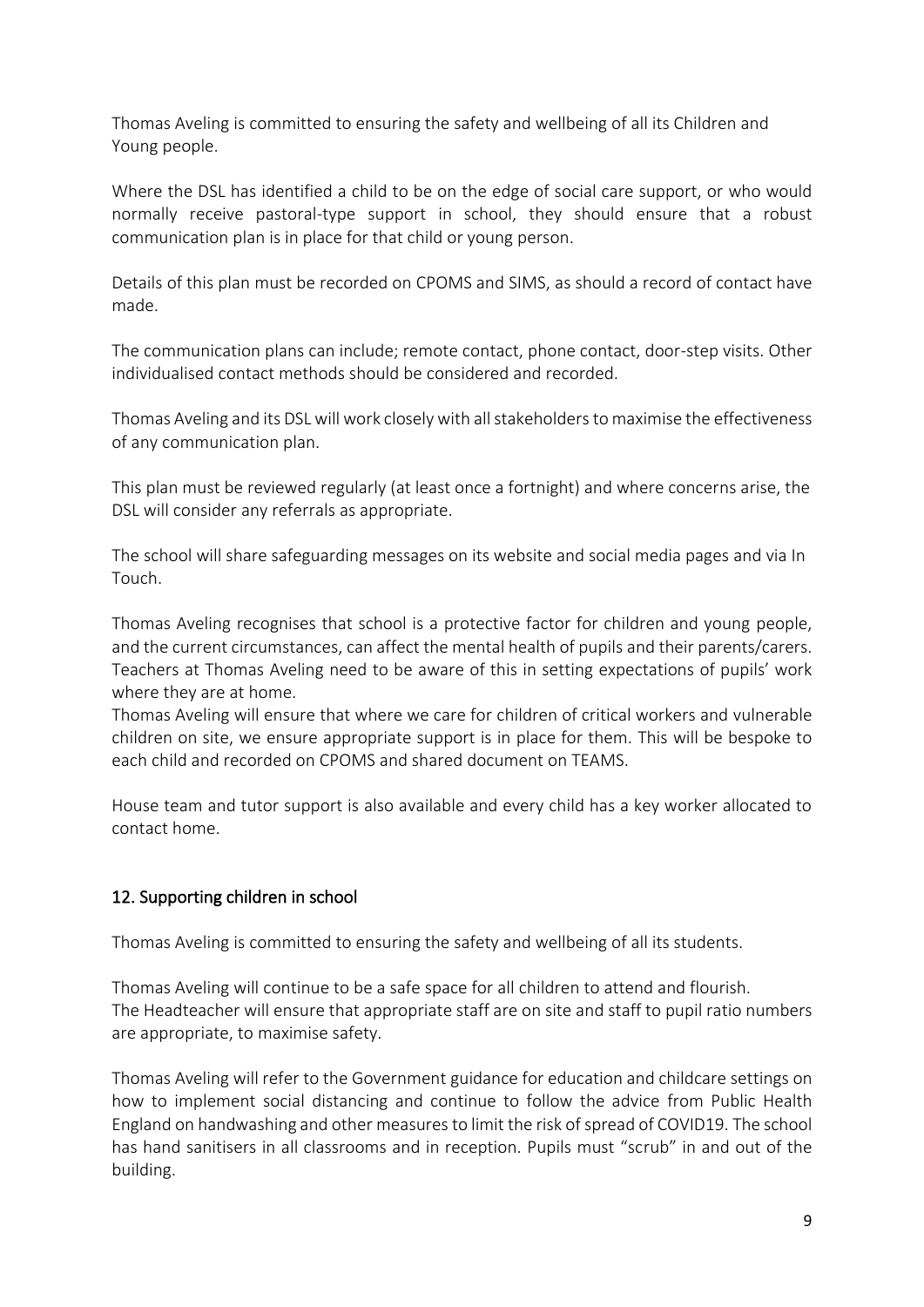Thomas Aveling will ensure that where we care for children of critical workers and vulnerable children on site, we ensure appropriate support is in place for them. This will be bespoke to each child and recorded CPOMS.

#### 13. Peer on Peer Abuse

Thomas Aveling recognises that during the closure a revised process may be required for managing any report of such abuse and supporting victims.

Where a school receives a report of peer on peer abuse, they will follow the principles as set out in part 5 of KCSIE and of those outlined within of the Child Protection Policy.

The school will listen and work with the young person, parents/carers and any multiagency partner required to ensure the safety and security of that young person.

Concerns and actions must be recorded on CPOMS and appropriate referrals made.

# 14. COVID-19 school closure - Contact details

# Education Safeguarding Officers (Education Safeguarding Service)

- o Kate Barry (Education Safeguarding Officer Full time (QA)
- o 01634 331017
- o [kate.barry@medway.gov.uk](mailto:kate.barry@medway.gov.uk)
- o [educsafeguarding@medway.gov.uk](mailto:educsafeguarding@medway.gov.uk)
- o Benjamin Beer ( Education Safeguarding Officer- Full time MASH)
- o 01634 334525
- o [benjamin.beer@medway.gov.uk](mailto:benjamin.beer@medway.gov.uk)
- o [educsafeguarding@medway.gov.uk](mailto:educsafeguarding@medway.gov.uk)

# • Contact details for the LADO:

- o Telephone: 01634 331065
- o Further information and contact details found: [Advice and resources for professionals](https://www.medway.gov.uk/mscb/info/4/advice-resources-professionals/2/concerned-childcare-professional)

# • Children's Social Work Services

- o First Response: 01634 334466 (Monday to Friday from 9am to 5pm)
- o Out of Hours: 03000 419 191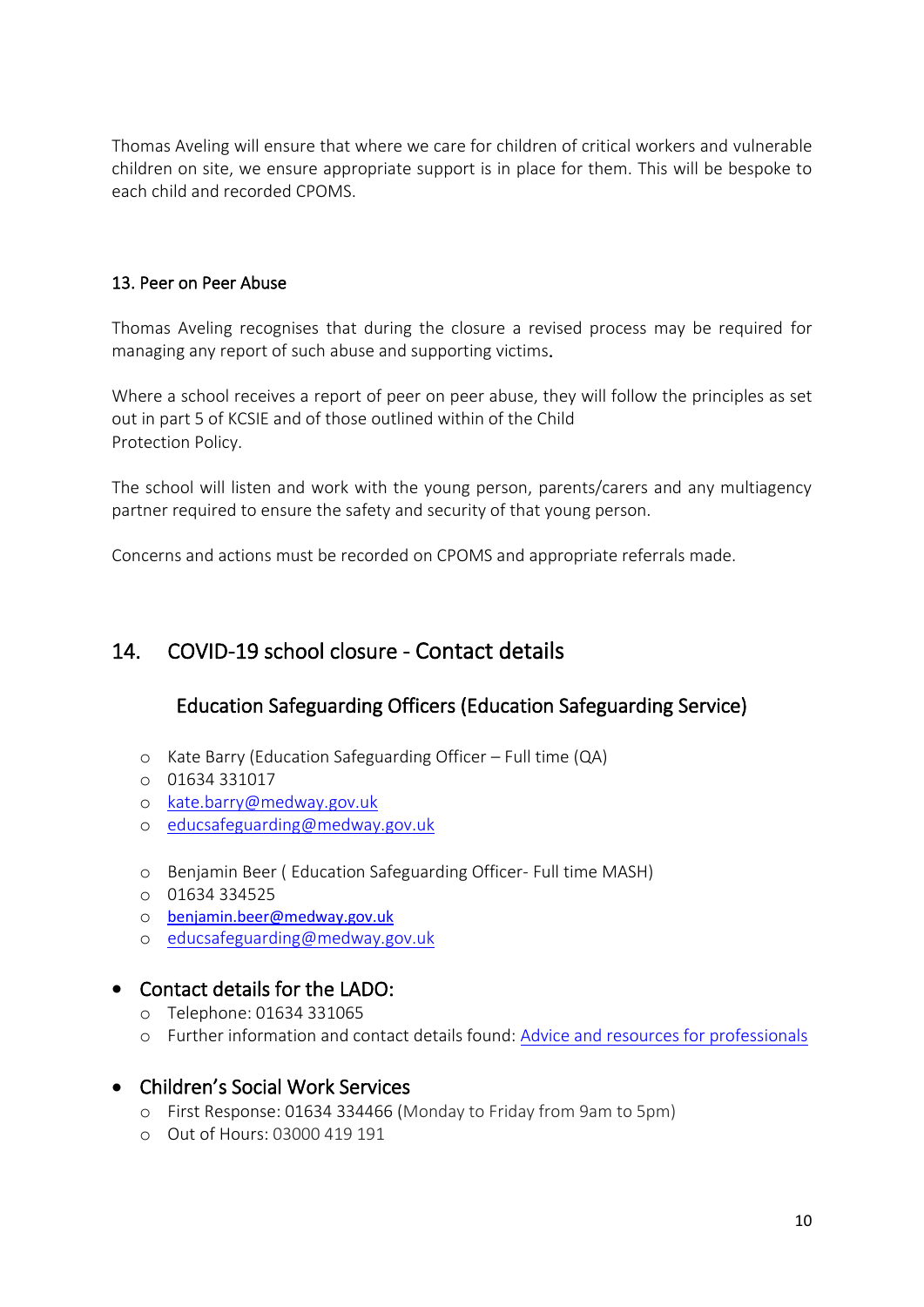o No Name Consultation Line 09:30-12:30 provide professionals with advice on safeguarding issues and processes, when feeling uncertain as to whether or not to make a referral, where concerns are held, over a child or young person.

# • Kent Police

o 101 (or 999 if there is an immediate risk of harm)

# • Medway Safeguarding Children Partnership (MSCP)

- o [mscp@medway.gov.uk](mailto:mscp@medway.gov.uk)
- o 01634 336 329

# 16.COVID-19 school closure - Safeguarding Support

# Support for staff

• Coronavirus and your wellbeing <https://www.mind.org.uk/information-support/coronavirus-and-your-wellbeing/>

- With more teachers swapping classrooms for front rooms, Oliver Ireland shares five ways to avoid bad home-working habits <https://www.tes.com/news/5-wellbeing-rules-teachers-working-home>
- Remember, the Education Support Partnership is there for anyone who works in a school. Education Support Partnership Helpline: Telephone: 08000 562 561 (24/7) Text: 07909 341229 Website: [https://www.educationsupport.org.uk/](http://briefing.safeguardinginschools.co.uk/lt.php?s=25dab6c6eda9efcd34f362ff883ac688&i=105A139A5A1261)

# Support for Pupils

• Dave the Dog is worried about coronavirus – Downloadable book

A book for children about coronavirus that aims to give information without fear.

With everything that is going on at the moment; big changes to children's routines and lots of stories on the news it can be a really scary time for children. This book aims to open up the conversation about coronavirus and some of the things they might be hearing about it and provide truthful information in a reassuring and child friendly manner. Click Here <https://nursedottybooks.com/dave-the-dog-is-worried-about-coronavirus-2/>

• Covibook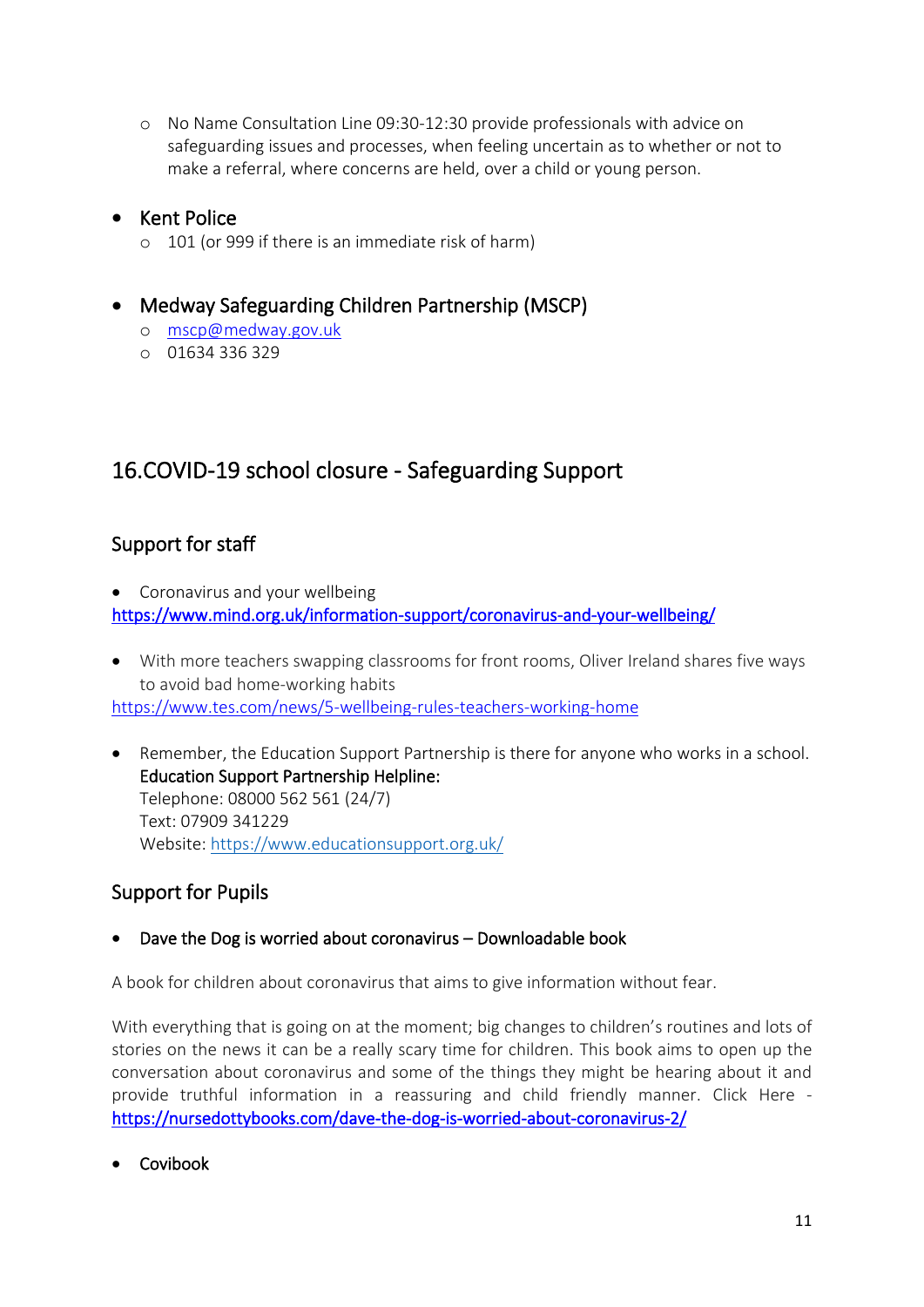Download the book to discuss the range of emotions arising from coronavirus <https://www.mindheart.co/descargables>

• E-Bug – Washing your hands: Use [e-Bug](https://campaignresources.phe.gov.uk/schools) resources to teach pupils about hygiene.

#### • The Children's Commissioner Children's Guide to coronavirus

There have been big changes in our lives because of coronavirus, so The Children's Commissioner have created a children's guide to coronavirus to help explain the situation. <https://www.childrenscommissioner.gov.uk/publication/childrens-guide-to-coronavirus/>

• SEND -Coronavirus explainer in Makaton (Ineqe) - Children with a range of SEND needs may be struggling right now, perhaps through lack of routine or not understanding how things are.

Holly Rankin, is the Special Educational Needs Advisor at Ineqe and in this video explains Coronavirus using Makaton: [https://youtu.be/9OS8vbjr2-Q](http://briefing.safeguardinginschools.co.uk/lt.php?s=25dab6c6eda9efcd34f362ff883ac688&i=105A139A5A1275) 

# Support for parents/carers

• Talking to a child worried about Coronavirus

The NSPCC has created a new webpage with information and advice for parents or carers who are worried a child or young person may be struggling with their mental health or has anxiety about Coronavirus. The webpage includes information on: talking about feelings and worries; keeping in touch and balancing screen time; ways to create structure and routine; and helping to give children a sense of control. Read more information and advice on the links below:

#### Talking to a child worried about coronavirus (COVID-19)

 [NSPCC talking to a child about Coronavirus -](https://www.nspcc.org.uk/keeping-children-safe/childrens-mental-health/depression-anxiety-mental-health/?utm_source=Adestra&utm_medium=email&utm_content=Talking%20to%20a%20child%20worried%20about%20coronavirus%20%28COVID-19%29&utm_campaign=CASPAR-2019-03-30) Click here

Tips on How to have difficult conversations with children [NSPCC How to have difficult](https://learning.nspcc.org.uk/safeguarding-child-protection/how-to-have-difficult-conversations-with-children/)  [conversations -](https://learning.nspcc.org.uk/safeguarding-child-protection/how-to-have-difficult-conversations-with-children/) Click here

• MIND - Coronavirus and your wellbeing

#### <https://www.mind.org.uk/information-support/coronavirus-and-your-wellbeing/>

• Resources for parents during coronavirus – Please click on the link below for a list of handy, free online activities and materials to use at home.

#### <https://www.childrenscommissioner.gov.uk/coronavirus/resources/>